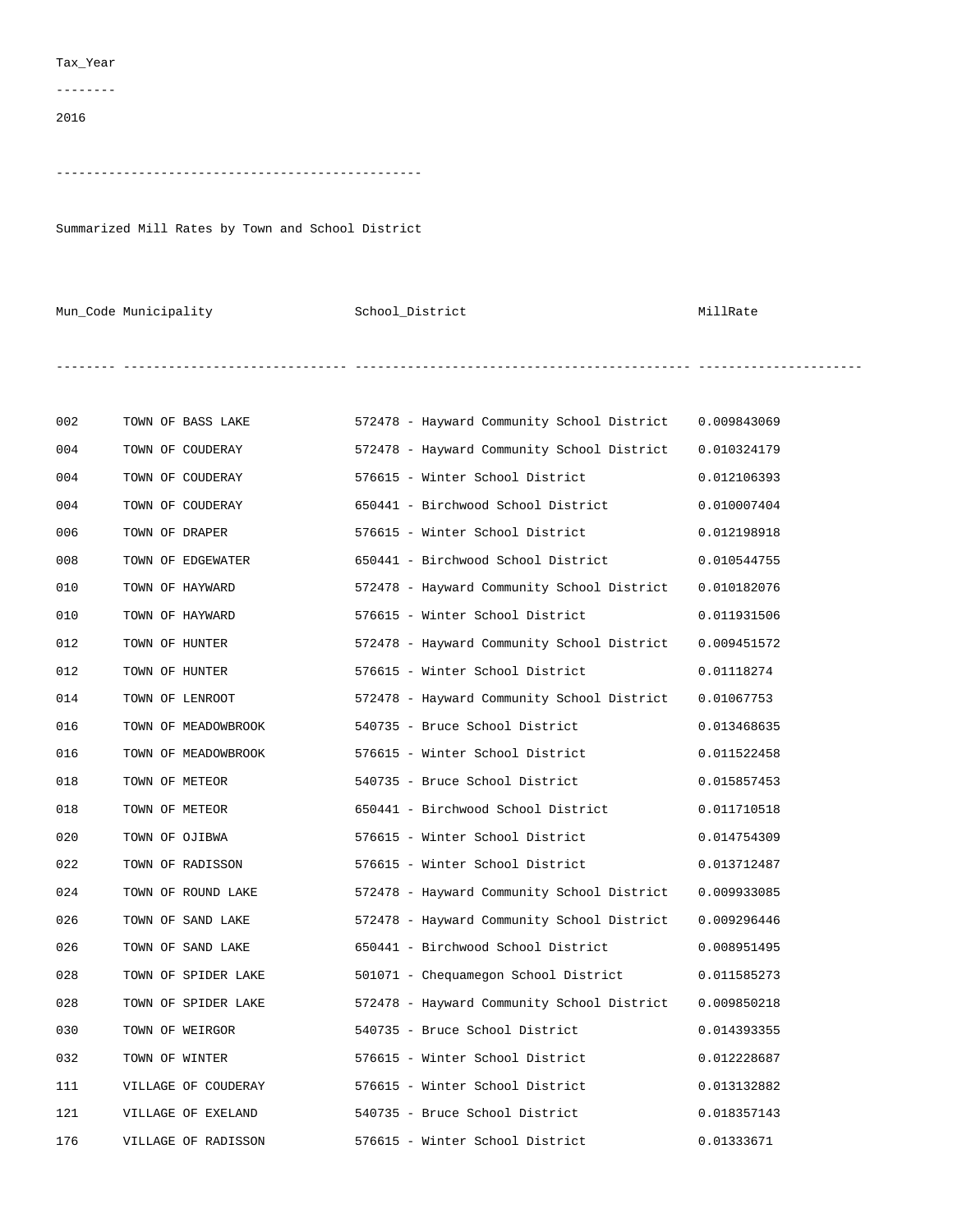----------------------------

Town Aggregate Ratio Amounts

Mun\_Code Municipality **Aggregate\_Ratio** 

-------- ------------------------------ ----------------------

| 002 | TOWN OF BASS LAKE   | 1      |
|-----|---------------------|--------|
| 004 | TOWN OF COUDERAY    | 0.9849 |
| 006 | TOWN OF DRAPER      | 0.9777 |
| 008 | TOWN OF EDGEWATER   | 0.9931 |
| 010 | TOWN OF HAYWARD     | 1.0062 |
| 012 | TOWN OF HUNTER      | 1.0052 |
| 014 | TOWN OF LENROOT     | 0.9792 |
| 016 | TOWN OF MEADOWBROOK | 1.0136 |
| 018 | TOWN OF METEOR      | 0.9727 |
| 020 | TOWN OF OJIBWA      | 0.9608 |
| 022 | TOWN OF RADISSON    | 1.0168 |
| 024 | TOWN OF ROUND LAKE  | 0.9985 |
| 026 | TOWN OF SAND LAKE   | 1.0785 |
| 028 | TOWN OF SPIDER LAKE | 1.0034 |
| 030 | TOWN OF WEIRGOR     | 1.043  |
| 032 | TOWN OF WINTER      | 0.9799 |
| 111 | VILLAGE OF COUDERAY | 1.0591 |
| 121 | VILLAGE OF EXELAND  | 0.9861 |
| 176 | VILLAGE OF RADISSON | 1.0513 |
| 190 | VILLAGE OF WINTER   | 1.0772 |
| 236 | CITY OF HAYWARD     | 0.9049 |

----------------------------------------------------------- Maximum Credit Amounts as established By State of Wisconsin Maximum\_Lottery\_Credit\_Value Maximum\_FirstDollar\_Credit\_Value ---------------------------- --------------------------------

12600 6700